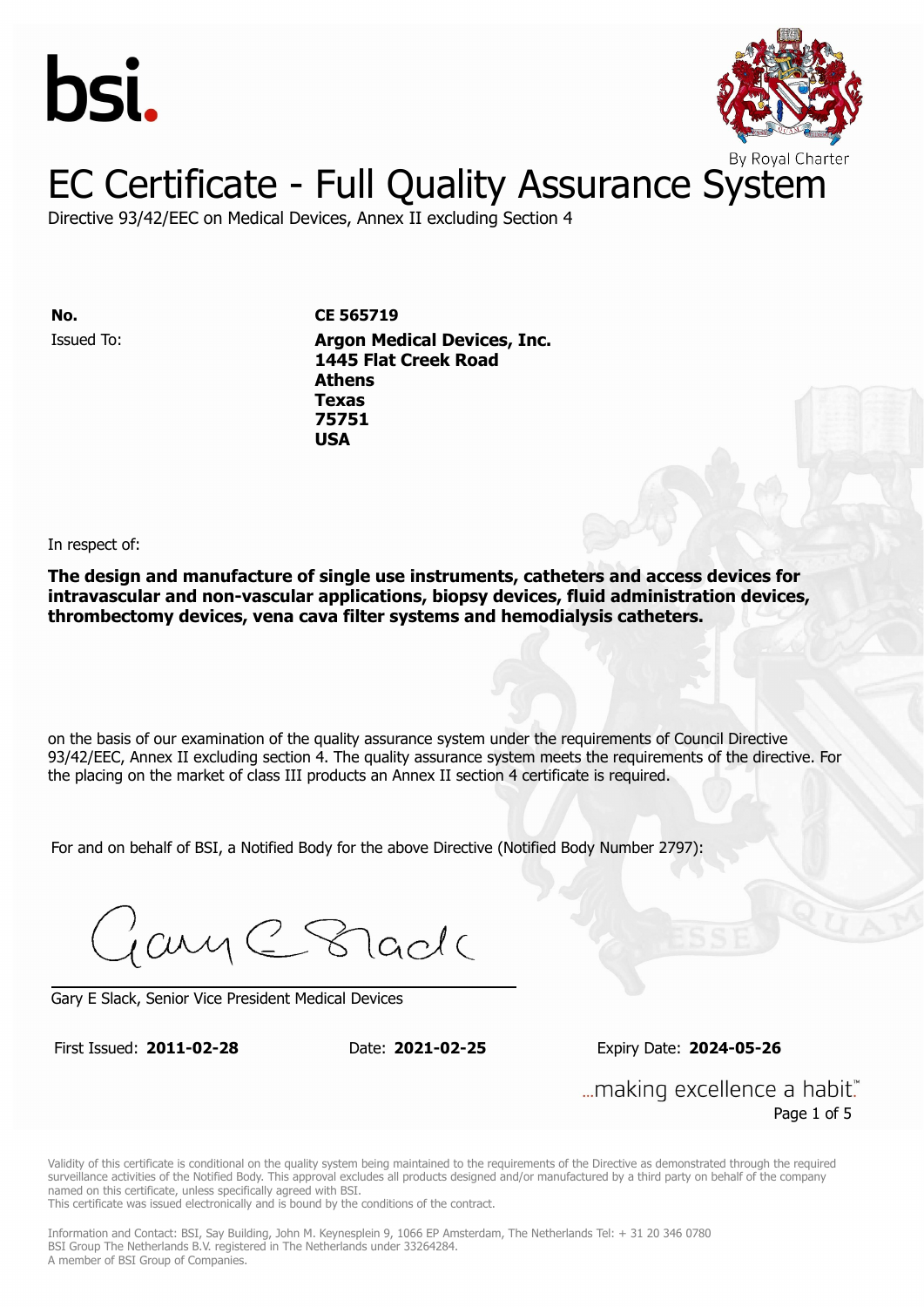



#### **Supplementary Information to CE 565719**

Issued To: **Argon Medical Devices, Inc. 1445 Flat Creek Road Athens Texas 75751 USA**

| <b>Number</b>    | <b>Device Name or Generic Device Group</b>                           | <b>Intended purpose per IFU</b> |
|------------------|----------------------------------------------------------------------|---------------------------------|
| <b>Class III</b> |                                                                      |                                 |
|                  | Endomyocardial Biopsy Forceps                                        | See CE 565720                   |
|                  | Stainless Steel and PTFE-Coated Stainless<br><b>Steel Guidewires</b> | See CE 565721                   |
|                  | First PICC Catheter                                                  | See CE 577360                   |
|                  | UltraStream Chronic Dialysis Catheter Kit                            | See CE 584996                   |
|                  | L-Cath Peripherally Inserted Central<br>Catheters (PICC)             | See CE 589347                   |
|                  | Axcess Introducer with Multi-Purpose Curve<br>Tip                    | See CE 602665                   |
|                  | Atrieve Vascular Snare Kit                                           | See CE 608298                   |
|                  | <b>Worker Guidewires</b>                                             | See CE 608299                   |
|                  | Option Elite Vena Cava Filter System                                 | See CE 649387                   |

First Issued: **2011-02-28** Date: **2021-02-25** Expiry Date: **2024-05-26**

... making excellence a habit." Page 2 of 5

Validity of this certificate is conditional on the quality system being maintained to the requirements of the Directive as demonstrated through the required surveillance activities of the Notified Body. This approval excludes all products designed and/or manufactured by a third party on behalf of the company named on this certificate, unless specifically agreed with BSI.

This certificate was issued electronically and is bound by the conditions of the contract.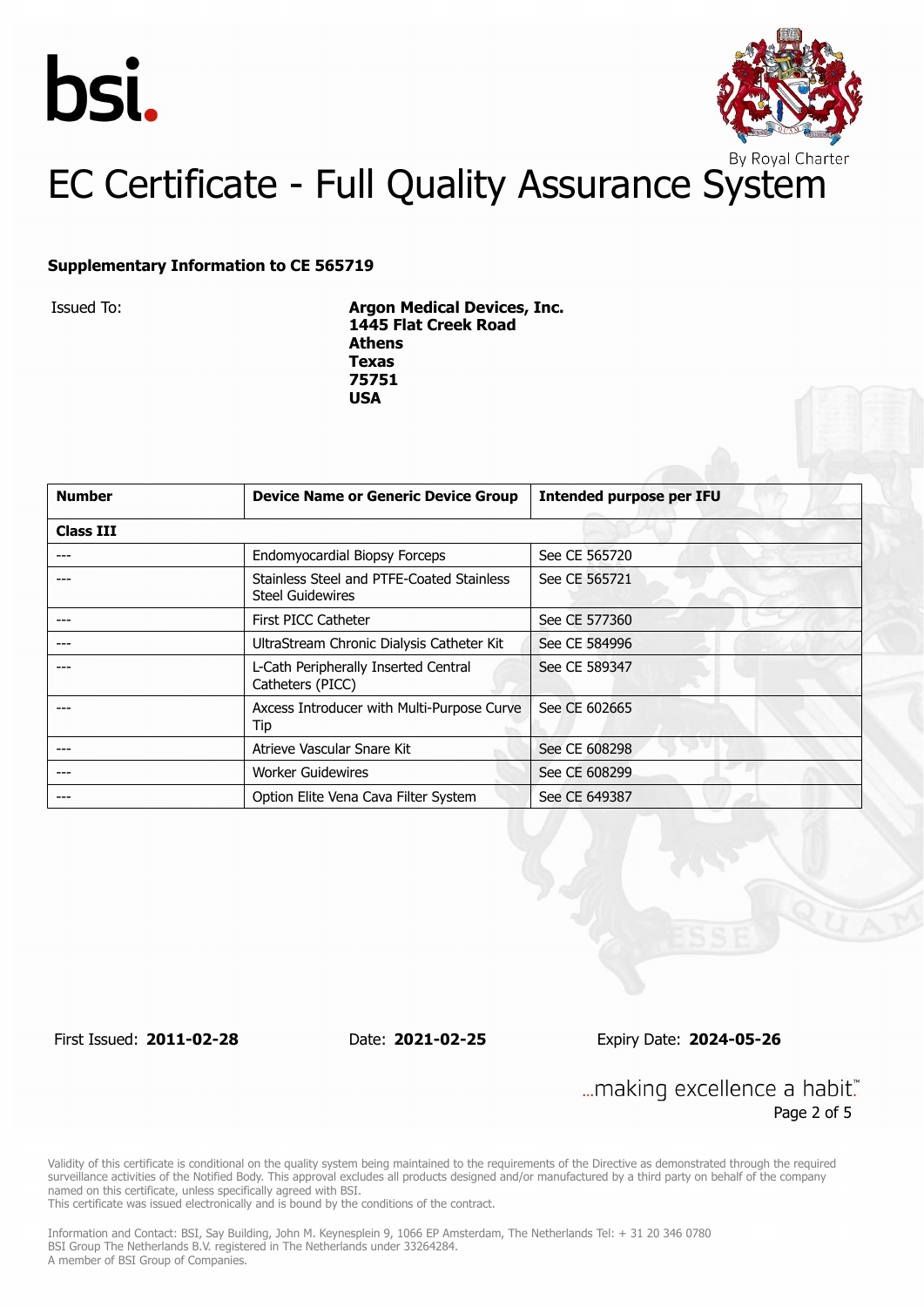



#### **Supplementary Information to CE 565719**

Issued To: **Argon Medical Devices, Inc. 1445 Flat Creek Road Athens Texas 75751 USA**

| <b>Number</b>    | <b>Device Name or Generic</b><br><b>Device Group</b> | <b>Intended purpose per IFU</b>                                                                                                                                                                                                                                                                                                                                                                      |
|------------------|------------------------------------------------------|------------------------------------------------------------------------------------------------------------------------------------------------------------------------------------------------------------------------------------------------------------------------------------------------------------------------------------------------------------------------------------------------------|
| <b>Class IIb</b> |                                                      |                                                                                                                                                                                                                                                                                                                                                                                                      |
| MD0204           | PE Drainage Catheters                                | General note: The Drainage Catheter product family is intended for<br>utilization in general drainage (i.e., drainage of cysts, abscesses,<br>haematomas, pleural exudates, pleuracenteses, paracenteses, ascites,<br>gall bladders and nephrostomies), and biliary drainage applications.                                                                                                           |
|                  |                                                      | The Multipurpose Drainage Catheters and Sets are single-use devices<br>intended for percutaneous drainage in a variety of drainage applications<br>(e.g., nephrostomy, biliary and access), either by direct stick or Seldinger<br>access technique. Surgical drains are used to decompress or drain either<br>fluid or air from the area of surgery to prevent the accumulation of fluid<br>or air. |
| MD0204           | <b>SKATER Drainage Catheters</b>                     | The product is for single step drainage of cysts, abscesses,<br>heamatomaes, pleural exudates, ascites, gall bladders and<br>nephrostomies.                                                                                                                                                                                                                                                          |
|                  |                                                      | The product is for single step drainage of cysts, gall bladders and<br>nephrostomies.                                                                                                                                                                                                                                                                                                                |
|                  |                                                      | The product is for drainage of cysts, abscesses, haematomas, pleural<br>exudates, ascites, gall bladders and nephrostomies.                                                                                                                                                                                                                                                                          |
|                  |                                                      | The product is for drainage of cysts, gall bladders and abscesses.                                                                                                                                                                                                                                                                                                                                   |
|                  |                                                      | The product is for biliary drainage.                                                                                                                                                                                                                                                                                                                                                                 |
|                  |                                                      | The product is for nephrostomies.                                                                                                                                                                                                                                                                                                                                                                    |
|                  |                                                      | The product is for drainage using Seldinger technique.                                                                                                                                                                                                                                                                                                                                               |
|                  |                                                      | The SKATER™ All-Purpose and Nephrostomy Drainage Set is used for<br>fluid drainage procedures.                                                                                                                                                                                                                                                                                                       |

First Issued: **2011-02-28** Date: **2021-02-25** Expiry Date: **2024-05-26**

... making excellence a habit." Page 3 of 5

Validity of this certificate is conditional on the quality system being maintained to the requirements of the Directive as demonstrated through the required surveillance activities of the Notified Body. This approval excludes all products designed and/or manufactured by a third party on behalf of the company named on this certificate, unless specifically agreed with BSI.

This certificate was issued electronically and is bound by the conditions of the contract.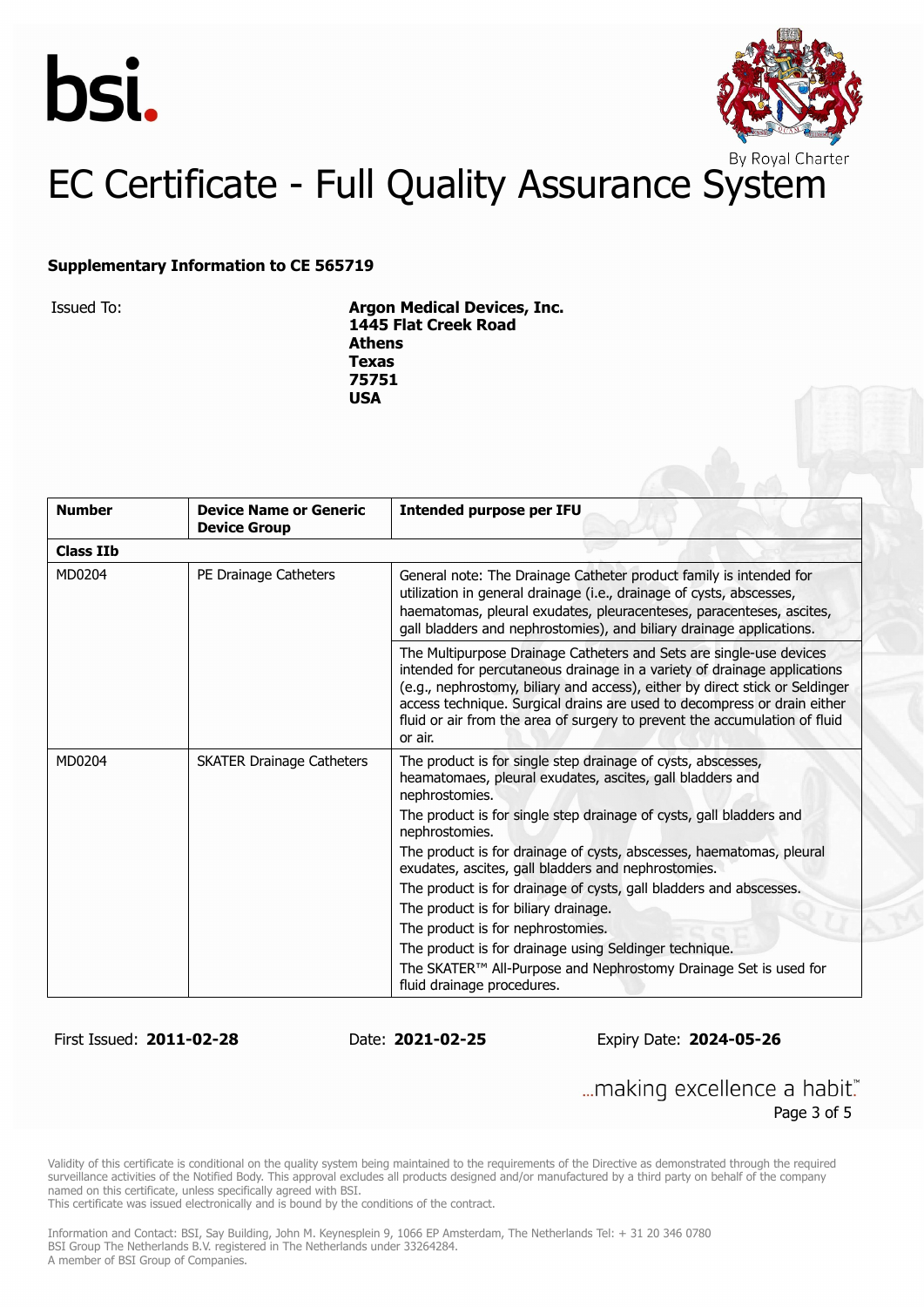



#### **Supplementary Information to CE 565719**

Issued To: **Argon Medical Devices, Inc. 1445 Flat Creek Road Athens Texas 75751 USA**

| <b>Number</b>    | <b>Device Name or Generic</b><br><b>Device Group</b> | <b>Intended purpose per IFU</b>                                                                                                                                                                                                                                                                                     |
|------------------|------------------------------------------------------|---------------------------------------------------------------------------------------------------------------------------------------------------------------------------------------------------------------------------------------------------------------------------------------------------------------------|
| <b>Class IIb</b> |                                                      |                                                                                                                                                                                                                                                                                                                     |
| MD1104           | <b>Cleaner Rotational</b><br>Thrombectomy Device     | General note: Cleaner rotational thrombectomy device is for general<br>thrombectomy in the peripheral vasculature                                                                                                                                                                                                   |
|                  |                                                      | The Cleaner 15 Rotational Thrombectomy System is intended for<br>mechanical declotting of native vessel dialysis fistulae and synthetic<br>dialysis grafts; mechanical declotting and controlled and selective<br>infusion of physician-specified fluids, including thrombolytics in the<br>peripheral vasculature. |
|                  |                                                      | The CLEANER 15™ Rotational Thrombectomy System is indicated for<br>mechanical declotting of native vessel dialysis fistulae and synthetic<br>dialysis access grafts                                                                                                                                                 |
|                  |                                                      | The CLEANER XT™ Rotational Thrombectomy System is indicated for                                                                                                                                                                                                                                                     |
|                  |                                                      | mechanical declotting and controlled and selective infusion of physician<br>specified fluids, including thrombolytics, in the peripheral vasculature.                                                                                                                                                               |
|                  |                                                      | The CLEANER XT™ Rotational Thrombectomy System is indicated for                                                                                                                                                                                                                                                     |
|                  |                                                      | mechanical declotting of native vessel dialysis fistulae and synthetic<br>dialysis access grafts.                                                                                                                                                                                                                   |

First Issued: **2011-02-28** Date: **2021-02-25** Expiry Date: **2024-05-26**

... making excellence a habit." Page 4 of 5

Validity of this certificate is conditional on the quality system being maintained to the requirements of the Directive as demonstrated through the required surveillance activities of the Notified Body. This approval excludes all products designed and/or manufactured by a third party on behalf of the company named on this certificate, unless specifically agreed with BSI.

This certificate was issued electronically and is bound by the conditions of the contract.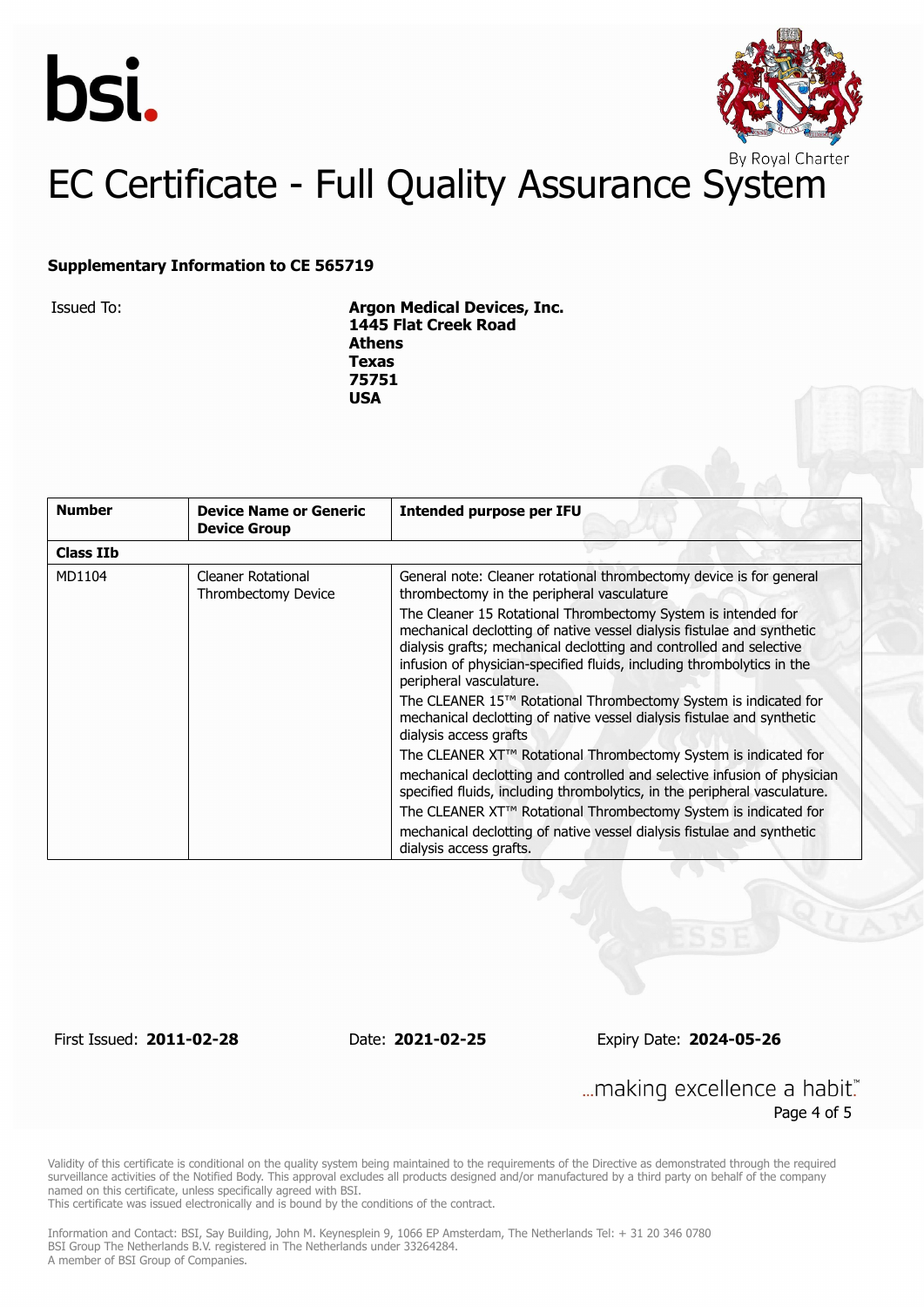



#### **Supplementary Information to CE 565719**

Issued To: **Argon Medical Devices, Inc. 1445 Flat Creek Road Athens Texas 75751 USA**

| <b>Number</b> | <b>Device Name or Generic Device Group</b> | <b>Intended purpose per IFU</b> |
|---------------|--------------------------------------------|---------------------------------|
| Class IIa     |                                            |                                 |
| MD0106        | <b>Access Devices</b>                      |                                 |
| MD0102        | <b>Fluid Management Devices</b>            | ---                             |
| MD0106        | <b>Biopsy Devices</b>                      |                                 |

First Issued: **2011-02-28** Date: **2021-02-25** Expiry Date: **2024-05-26**

... making excellence a habit." Page 5 of 5

Validity of this certificate is conditional on the quality system being maintained to the requirements of the Directive as demonstrated through the required surveillance activities of the Notified Body. This approval excludes all products designed and/or manufactured by a third party on behalf of the company named on this certificate, unless specifically agreed with BSI.

This certificate was issued electronically and is bound by the conditions of the contract.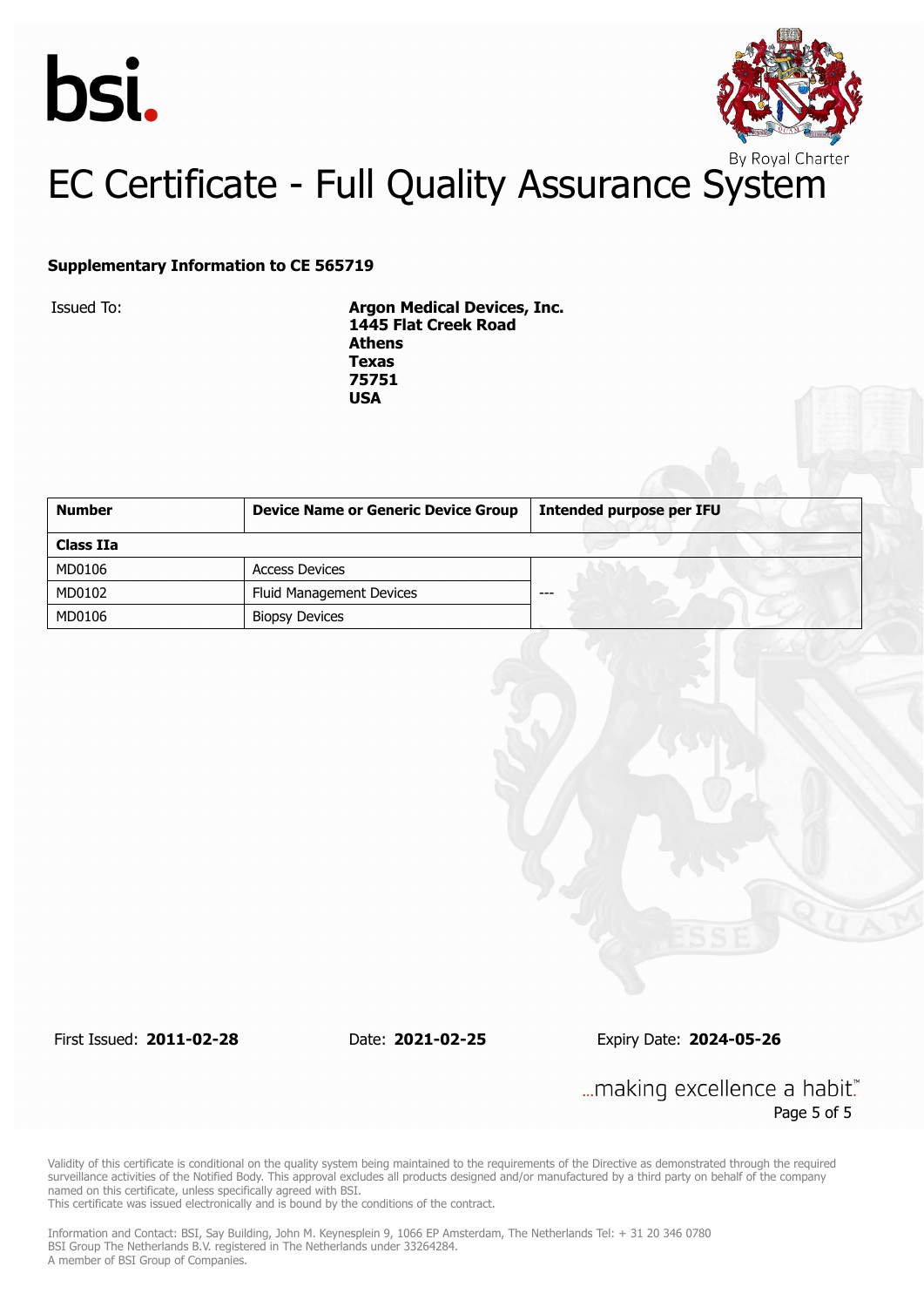



Directive 93/42/EEC on Medical Devices, Annex II excluding Section 4

#### List of Significant Subcontractors

Recognised as being involved in services relating to the product covered by:

Certificate No: **CE 565719**

Date: **2021-02-25** Issued To: **Argon Medical Devices, Inc. 1445 Flat Creek Road Athens Texas 75751 USA**

Argon Medical Devices, Inc. 241 W. Palatine Road Wheeling Illinois 60090 USA

Emergo Europe Prinsessegracht 20 2514 AP The Hague The Netherlands

Lemco Enterprises, Inc. P.O. Box 1407 3204 Hale Road Ardmore Oklahoma 73402 USA

**Subcontractor: Service(s) supplied**

**Control of Sterilization Crucial Supplier**

**EU Representative**

**ETO Sterilization**

... making excellence a habit."

Page 1 of 3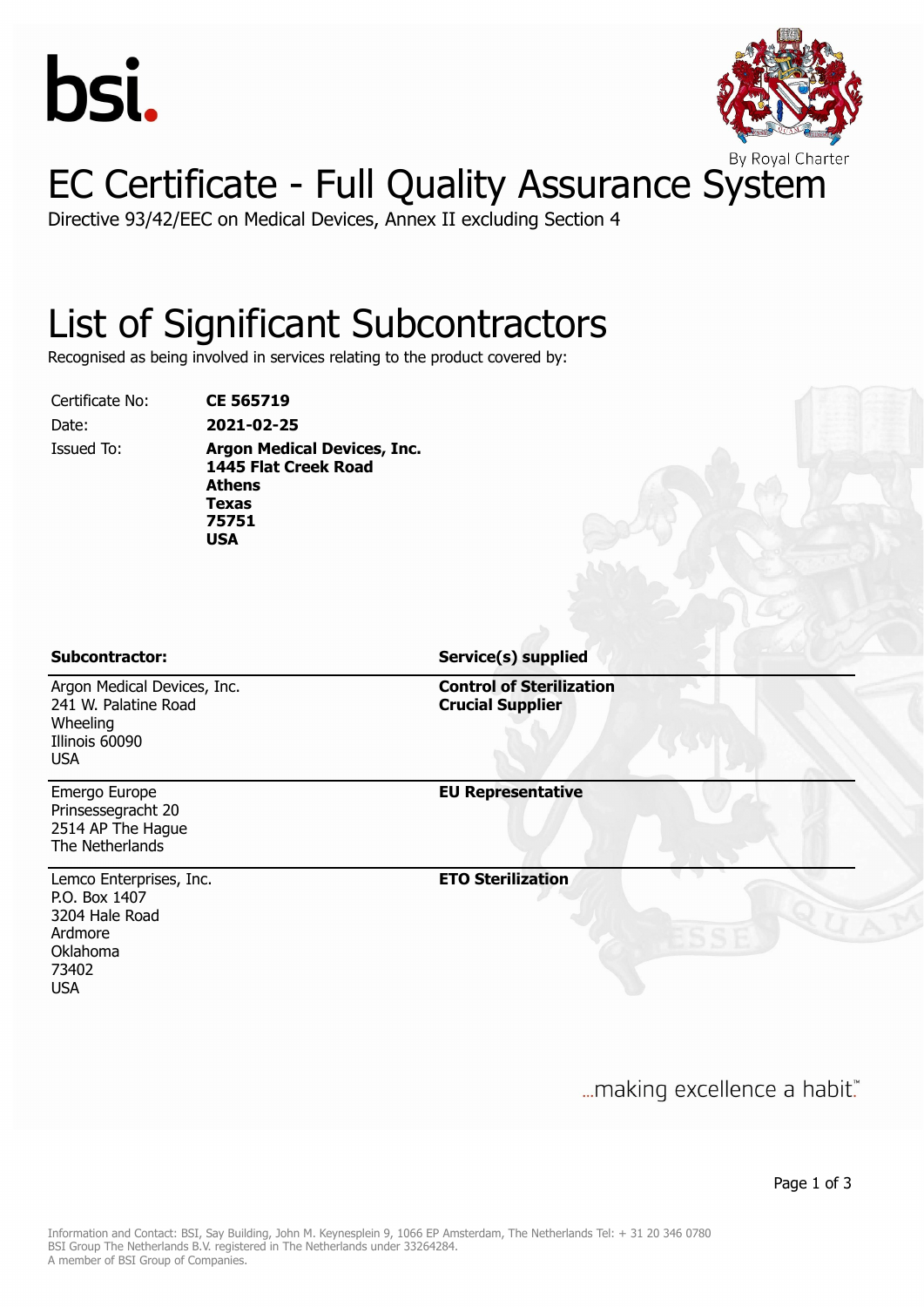



Directive 93/42/EEC on Medical Devices, Annex II excluding Section 4

#### List of Significant Subcontractors

Recognised as being involved in services relating to the product covered by:

Certificate No: **CE 565719**

Date: **2021-02-25**

Issued To: **Argon Medical Devices, Inc. 1445 Flat Creek Road Athens Texas 75751 USA**

**Subcontractor: Service(s) supplied**

**Manufacture**

Nitinol Devices & Components Costa Rica, S. R. L. Coyol Free Zone Buildings B14, B15, and B25 El Coyol, Alajuela 20102 Costa Rica

Pelham Plastics Inc 42 Dick Tracy Drive Pelham New Hampshire 03076 USA

Roechling Medical Lancaster, LLC 44 Denver Road Denver PA 17517 USA

**Crucial Supplier**

**Manufacture**

... making excellence a habit."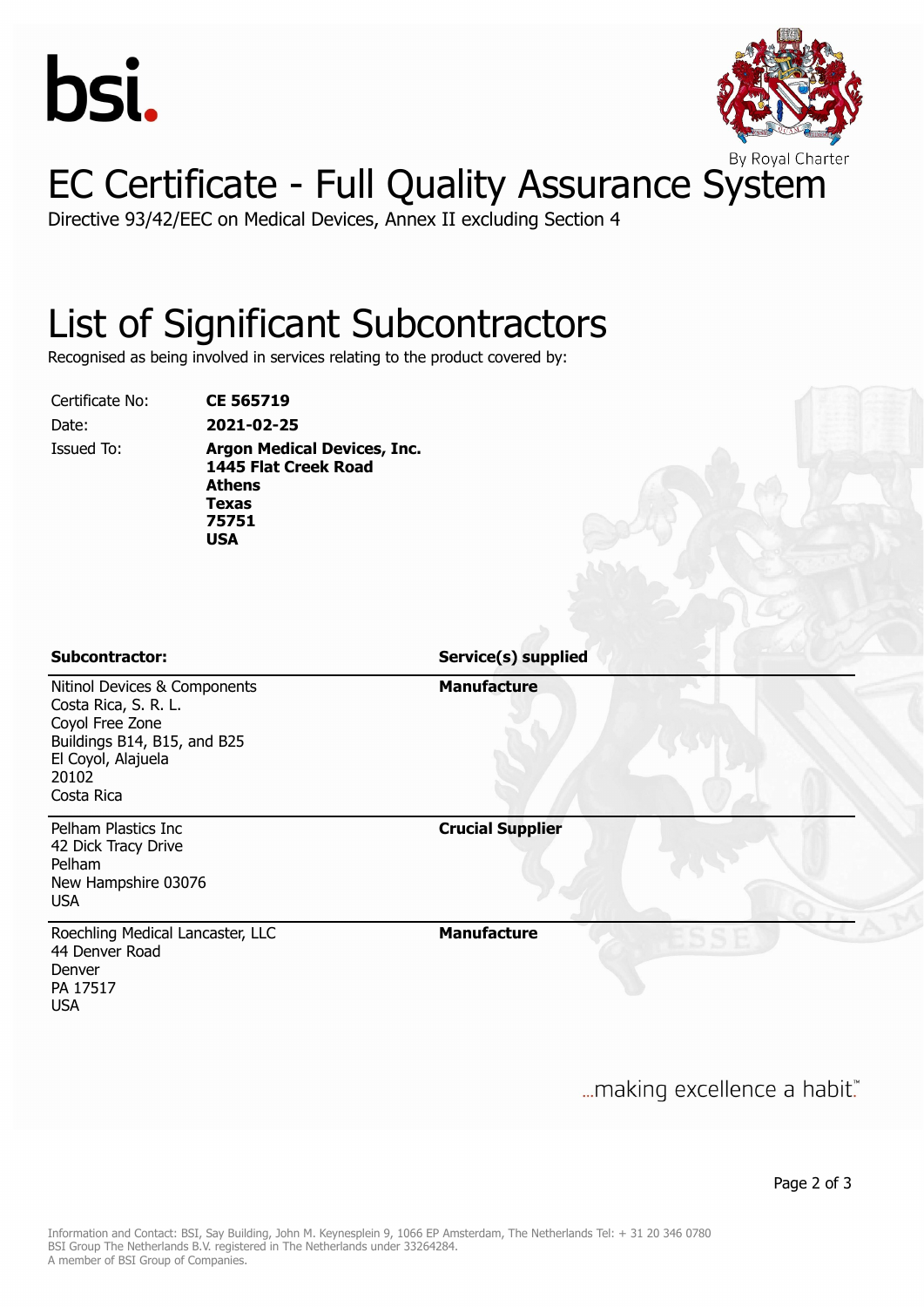



Directive 93/42/EEC on Medical Devices, Annex II excluding Section 4

#### List of Significant Subcontractors

Recognised as being involved in services relating to the product covered by:

Certificate No: **CE 565719**

Date: **2021-02-25**

Issued To: **Argon Medical Devices, Inc. 1445 Flat Creek Road Athens Texas 75751 USA**

**Subcontractor: Service(s) supplied**

Sterigenics US, LLC 1302 Avenue T Grand Prairie Texas 75050 USA

**ETO Sterilization**

Viant AS&O, LLC a.t.a. (formerly) Lake Region Medical 45 Lexington Drive Laconia New Hampshire 03246 USA **Manufacture**

... making excellence a habit."

Page 3 of 3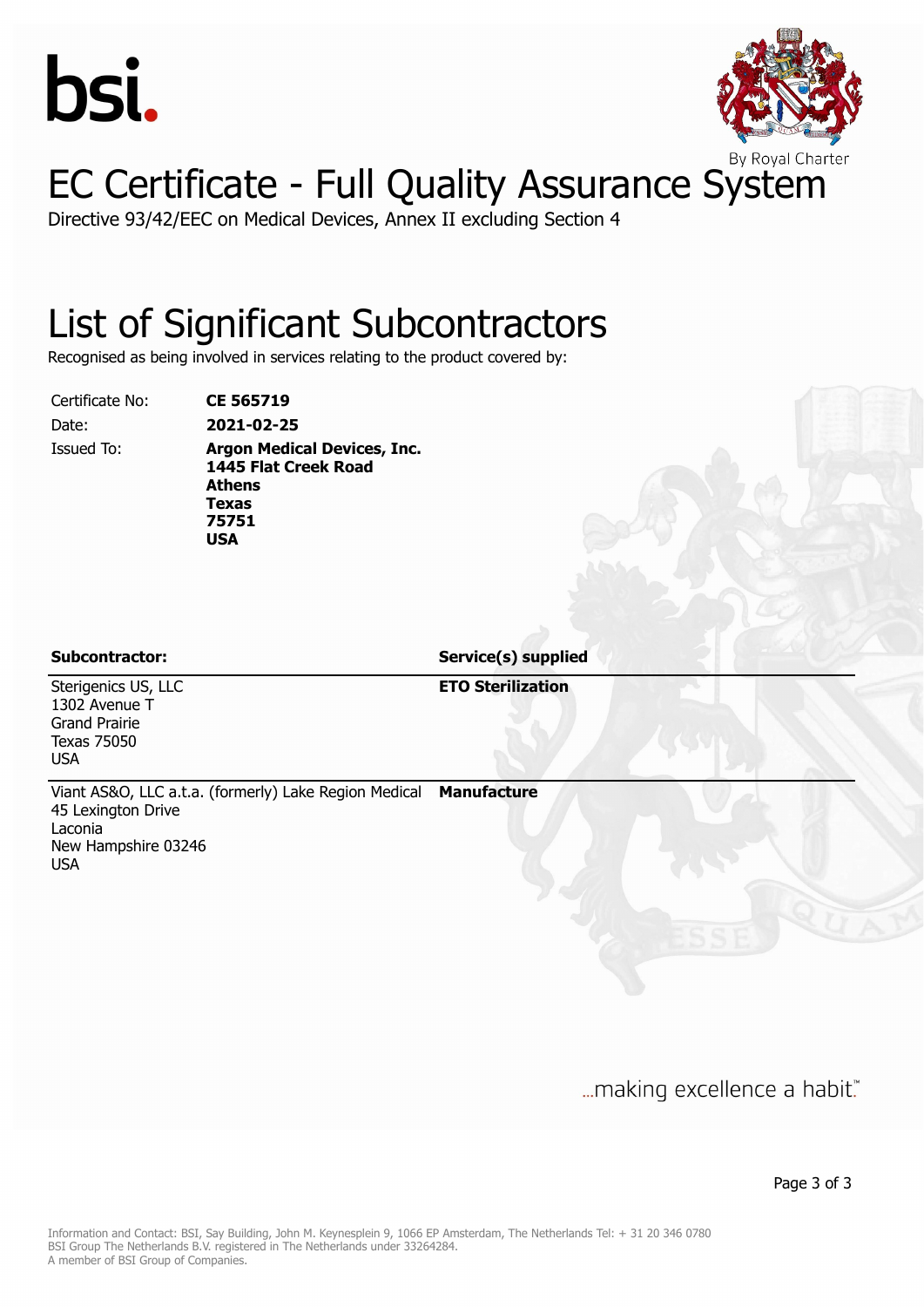



# EC Certificate - Full Quality Assurance System Certificate History

Certificate No: **CE 565719** Date: **2021-02-25**

Issued To: **Argon Medical Devices, Inc. 1445 Flat Creek Road Athens Texas 75751 USA**

| <b>Date</b>      | Reference<br><b>Number</b> | <b>Action</b>                                                                                                                                                                                                                                     |
|------------------|----------------------------|---------------------------------------------------------------------------------------------------------------------------------------------------------------------------------------------------------------------------------------------------|
| 28 February 2011 | 7561304                    | First Issue - Transfer from another Notified Body.                                                                                                                                                                                                |
| 11 October 2011  | 7752883                    | "Also trading as Becton Dickinson Infusion Therapy Systems Inc."<br>added to the manufacture name.                                                                                                                                                |
|                  |                            | Becton Dickinson Infusion Therapy Systems, Inc. S.A. de C.V.,<br>Becton Dickinson Infusion Therapy Systems, Inc., Argon Critical Care<br>Systems Singapore Pte. Ltd. and B.Braun Medical Inc. added to the<br>list of significant subcontractors. |
| 25 January 2012  | 7791401                    | 3M Health Care, Aspen Surgical Products, Medron, Greatbatch<br>Medical and Martech Medical Products added to the list of significant<br>subcontractors.                                                                                           |
| 03 August 2012   | 7807038                    | Rex Medical, Aspen Surgical Puerto Rico and Halkey-Roberts added<br>to the list of significant subcontractors.                                                                                                                                    |
| 31 October 2012  | 7842537                    | Certificate Renewal. Address change for Ningbo Shengyurui Medical<br>Appliances and M/s Ribbel International.                                                                                                                                     |
| 19 February 2014 | 8108569                    | Scope extension to include biopsy devices and access devices for<br>non-vascular applications. List of subcontractors updated to include<br>the significant suppliers involved in the manufacturing of the new<br>products.                       |

... making excellence a habit." Page 1 of 3

Validity of this certificate is conditional on the quality system being maintained to the requirements of the Directive as demonstrated through the required surveillance activities of the Notified Body. This approval excludes all products designed and/or manufactured by a third party on behalf of the company named on this certificate, unless specifically agreed with BSI.

This certificate was issued electronically and is bound by the conditions of the contract.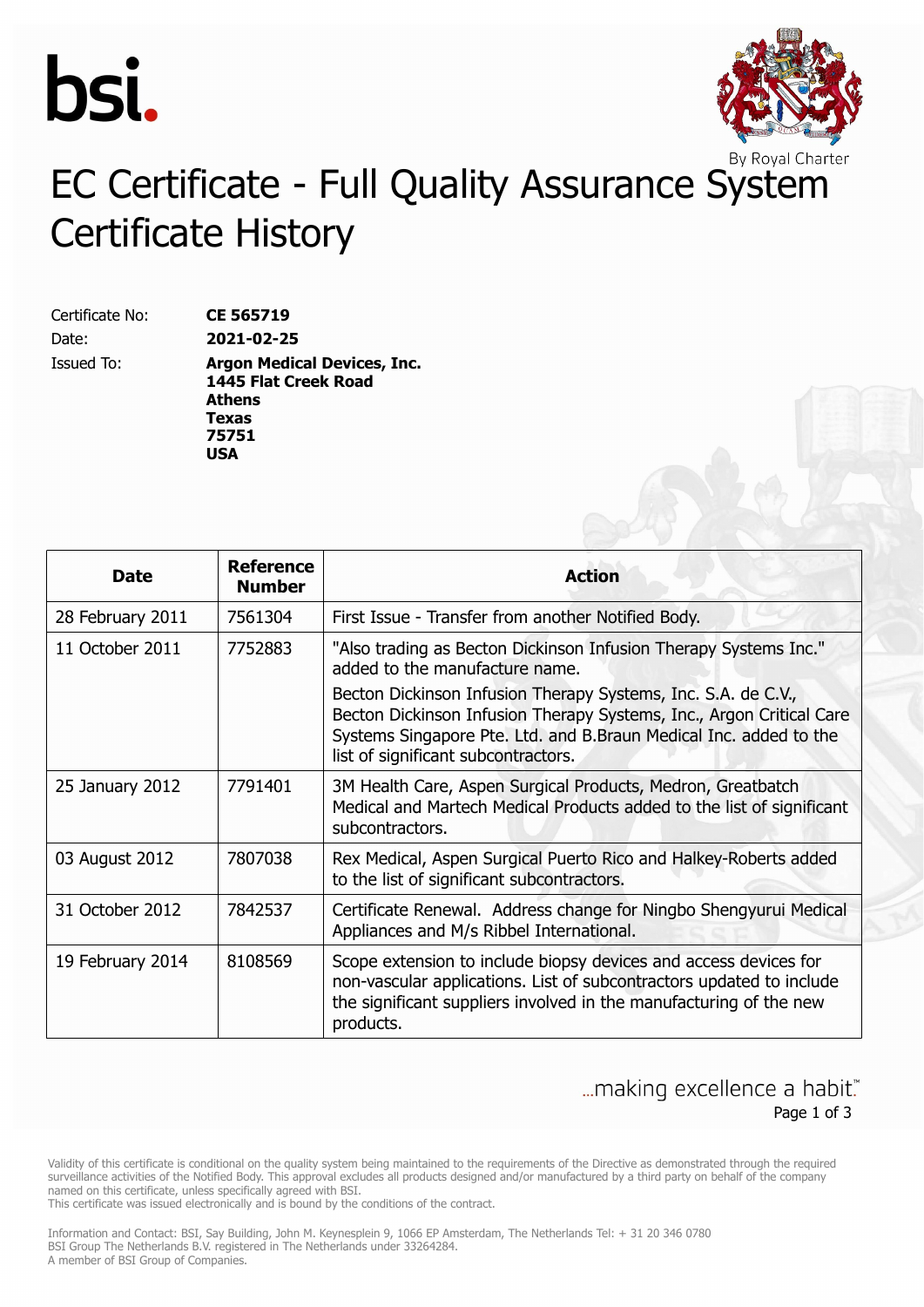



# EC Certificate - Full Quality Assurance System Certificate History

Certificate No: **CE 565719** Date: **2021-02-25**

Issued To: **Argon Medical Devices, Inc. 1445 Flat Creek Road Athens Texas 75751 USA**

| <b>Date</b>   | <b>Reference</b><br><b>Number</b> | <b>Action</b>                                                                                                                                                                                                                                                                                                                                                                                                                                                                                                                                                                                                                                                                                                                                  |
|---------------|-----------------------------------|------------------------------------------------------------------------------------------------------------------------------------------------------------------------------------------------------------------------------------------------------------------------------------------------------------------------------------------------------------------------------------------------------------------------------------------------------------------------------------------------------------------------------------------------------------------------------------------------------------------------------------------------------------------------------------------------------------------------------------------------|
| 30 April 2015 | 8283853                           | Removal of the following significant subcontractors: Becton &<br>Dickinson Infusion Therapy USA; Becton & Dickinson Infusion<br>Therapy Mexico; Shanghai Greenway Medical Apparatus; Ningbo<br>Shengyuri Medical Applications; Medron Inc.; Greatbatch Medical;<br>B.Braun Medical Inc.; M/s Ribbel International ltd; Martech Medical<br>Products; Aspen Surgical Michgan, Aspen Surgical Puerto Rico; 3M<br>Healthcare; Wenzhou KLF Medical Plastics. Amendment to the<br>address of Rex Medical L.P. Amendment to the name of Manan<br>Medical Products Inc. Changed Manan and Pelham Plastics to crucial<br>supplier. Addition of Control of Sterilization to the services supplied<br>by Manan. Minor correction to the address of Manan. |
| 09 June 2016  | 8481407                           | Extension of the scope to include thrombectomy devices, vena cava<br>filter systems and hemodialysis catheters. Add the significant<br>subcontractors NDC, Merit Medical Systems, and Precision Medical<br>Products. Remove Rex Medical as a significant subcontractor.<br>STERIS Isomedix Services subcontractor removed.                                                                                                                                                                                                                                                                                                                                                                                                                     |
| 28 April 2017 | 8710335                           | Remove also trading as Becton Dickinson from the address. Update<br>EU Representative address.                                                                                                                                                                                                                                                                                                                                                                                                                                                                                                                                                                                                                                                 |

... making excellence a habit." Page 2 of 3

Validity of this certificate is conditional on the quality system being maintained to the requirements of the Directive as demonstrated through the required surveillance activities of the Notified Body. This approval excludes all products designed and/or manufactured by a third party on behalf of the company named on this certificate, unless specifically agreed with BSI.

This certificate was issued electronically and is bound by the conditions of the contract.